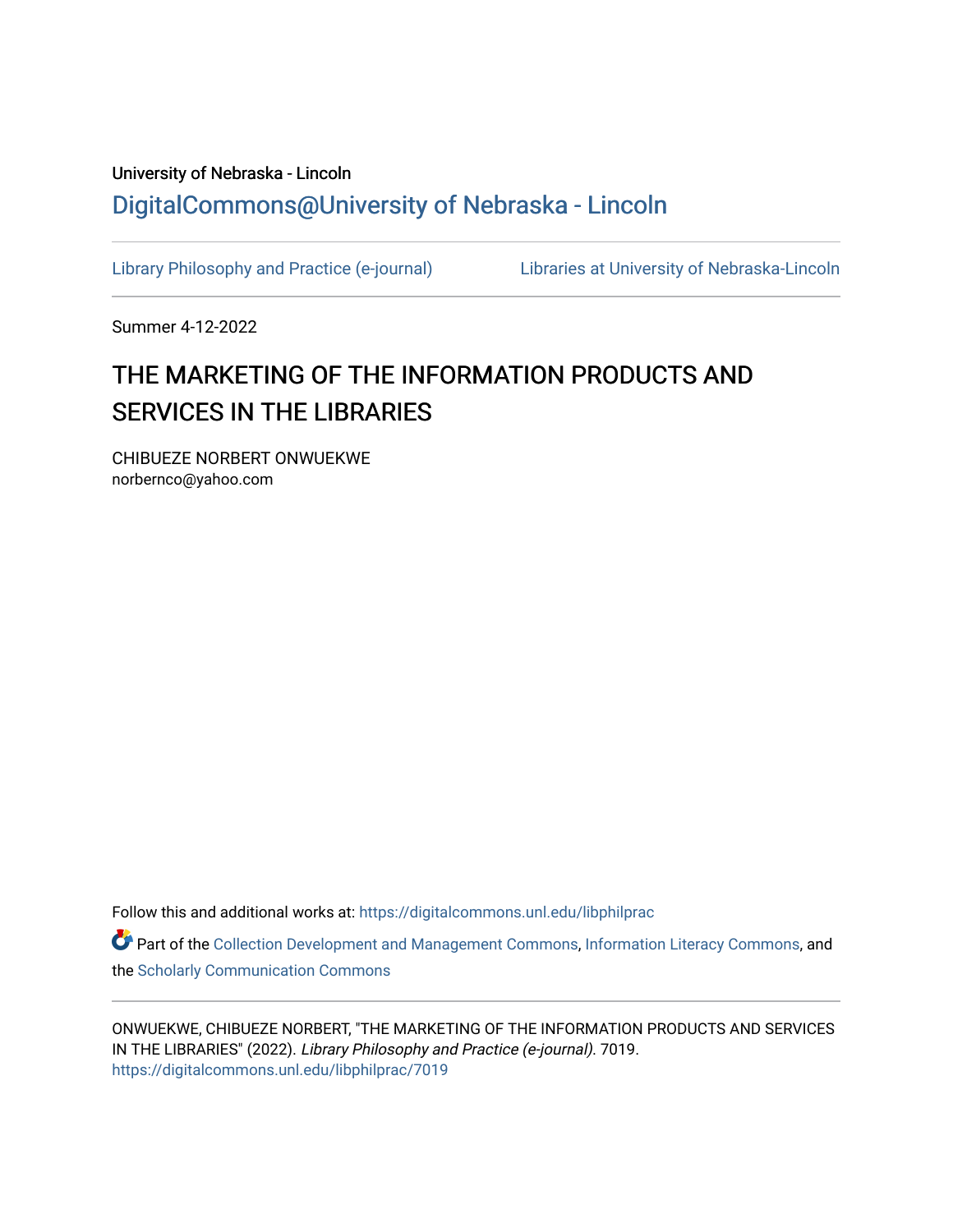## **THE MARKETING OF THE INFORMATION PRODUCTS AND SERVICES IN THE LIBRARIES**

**By**

**ONWUEKWE, Norbert Chibueze**

**Department of Library and Information Science,**

**Faculty of Education**

**Ignatius Ajuru University of Education, Rumuolumeni,**

**Port Harcourt, Rivers state.**

**E-mail: norbernco@yahoo.com**

**Phone No. 07064299061**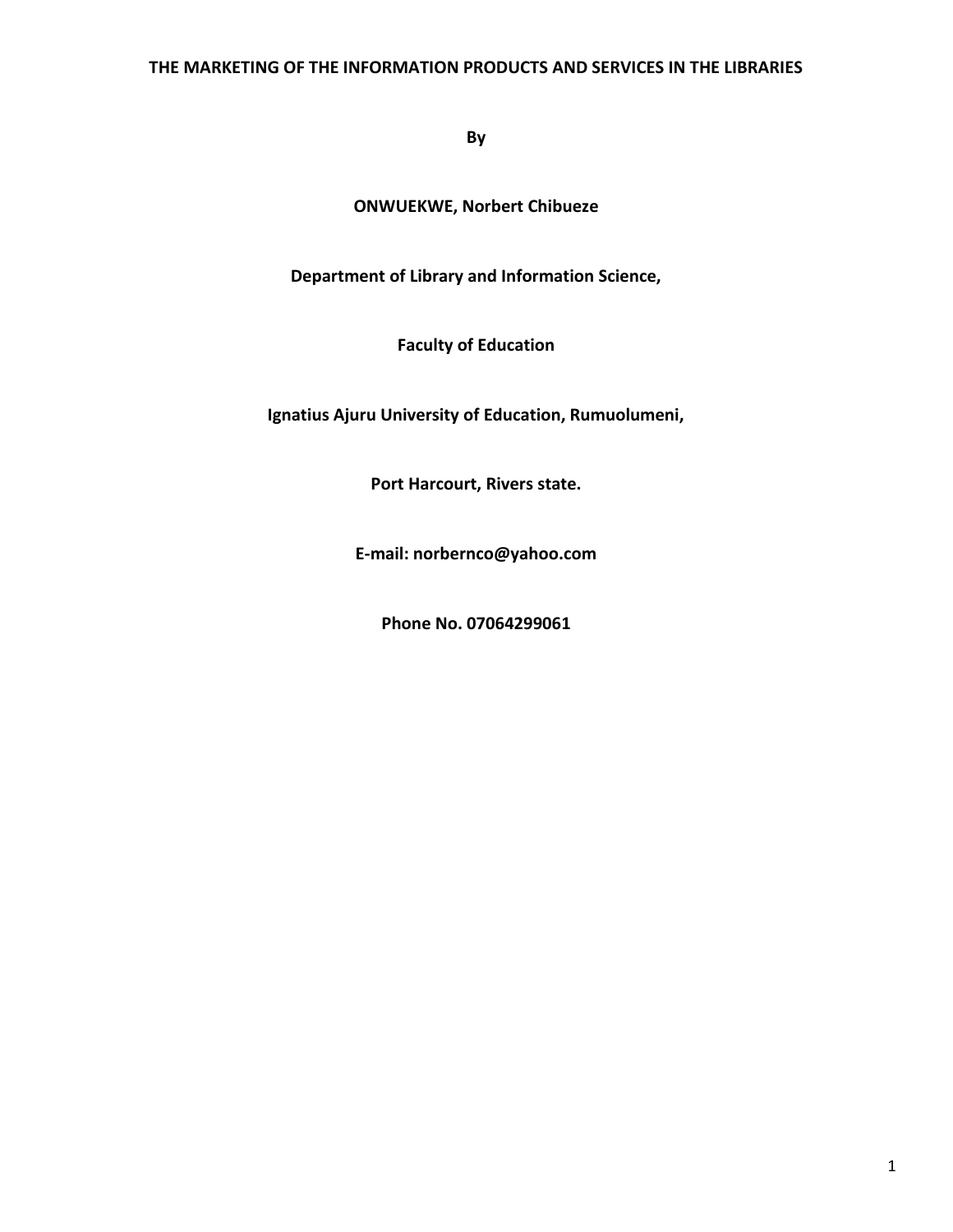#### *ABSTRACT*

*This work, study the marketing of the information products and services in the libraries, with aim of finding out the prospect and challenge of marketing of the information products and services in the libraries. Literature review method was adopted to collect and analyse related findings of researches with views to marketing of the information products and services in the libraries. Various promotional tools use in marketing of information product and services in the library were identified by the study in. Library resources and services that are available for marketing was also identified. The prospect of marketing information product and services in the libraries includes, improve library services, improve the economic base of the library, create value, make the library profession known, brings about sustainability, improves patronage/usability and encouraged feed back. The study reveals that challenges facing the marketing of information product and services includes, Inadequate budgetary allocations for library services, Non-automation of library operations, Irregular power supply, Inadequate infrastructure, Understaffing, Low computer literacy among staff, Lack of professional training in marketing, Limited media access, Death of library materials to market, lack of marketing policy. Based on the finding the study recommended that, Library should look inward and take advantage of fee-based library services to augment inadequate budgetary allocation coming to them for effective library services. Also, Library should as matter of urgency automate their library and make it functional to attract good number of users once marketing is done.*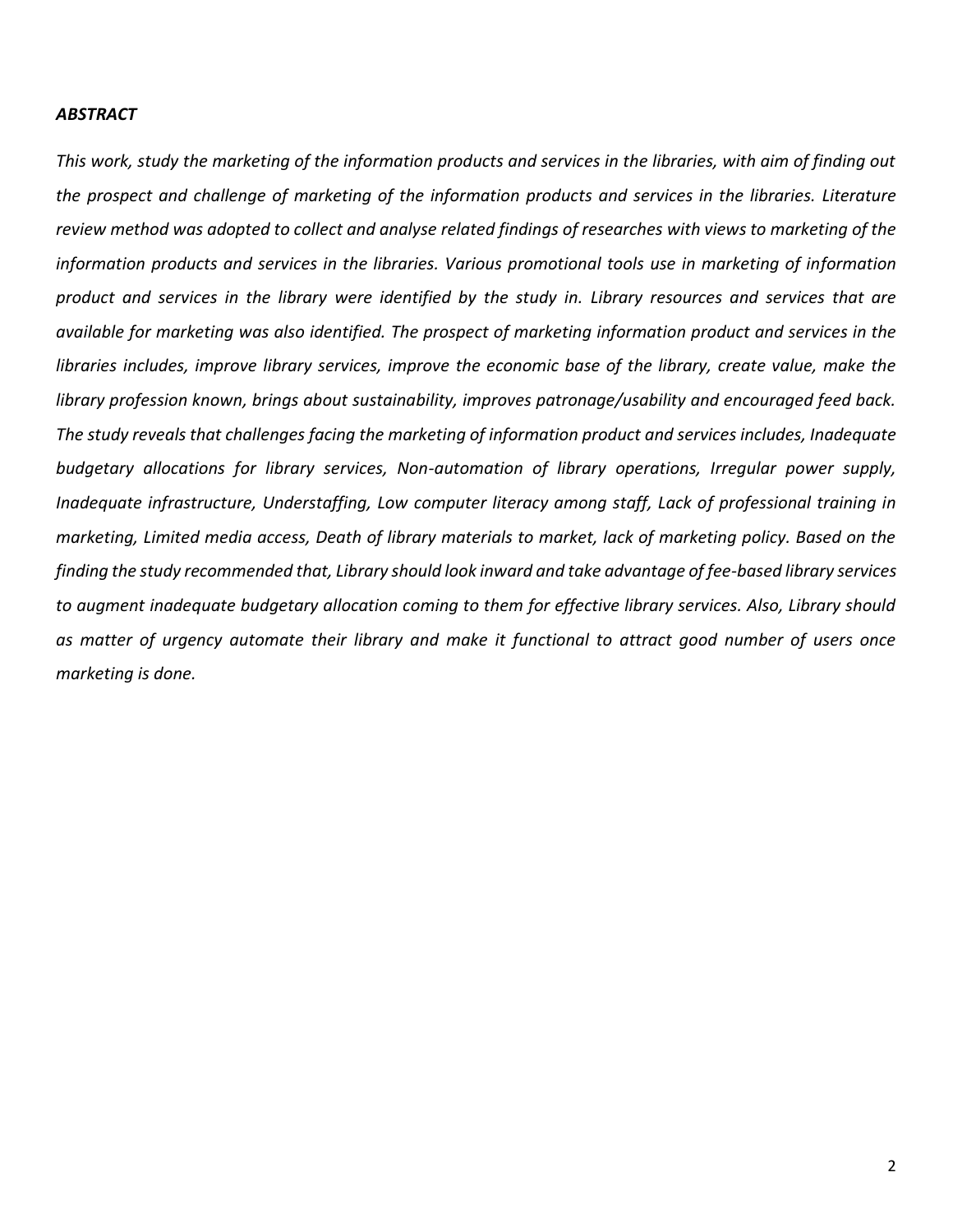#### **Introduction**

Services providers around the world devises a means to make their business and services known to their old and potentials customers. This help them remain relevant in the midst of competitors, and library services is not exceptional. With advent of 21st century information explosion, many has joined the business of information services. Despite that, library still remain the most relevant and recognized information providers. The need to made their service well known to their patron become inevitable. The ICT has revolutionized the way and manner most services are being rendered, and information users has joined the trend. It becomes absolute necessary for library to be at forefront of the ICT based information services delivery to meet the need of their patron. This work will study the marketing of the information products and services in the libraries, using literature review method. The work started with introduction, and will discuss the statement of the problem, looking at the aim and objectives of the study, conceptual review of the related literature, the various promotional tools and strategy use in marketing of information product and services in the library, Library resources and services that are available for marketing, prospect of marketing information product and services in the libraries, the challenge of marketing of the information products and services in the library, summary and conclusion.

#### **STATEMENT OF PROBLEMS**

The target goal of library is to satisfy the information need of its users by providing effective and efficient services. The traditional library has filled in the gap for ages by standing as information containers and providers. Library generate, store, and disseminate information to users. The academic environment can not function well without the presence of library. This singled out library as an engine room of all academic study. With modern days automated library, library still remain number one information container and provider. From my personal observation as a result of consultation of related literature on marketing of the information products and services in the libraries, and discussion with some librarians, there exist numerous challenges facing the marketing of the information products and services in the libraries, and if not solve will affect the services' delivery of library. The challenges include: Inadequate budgetary allocations for library services, Nonautomation of library operations, Irregular power supply, Inadequate infrastructure, Understaffing, Low computer literacy among staff, Lack of professional training in marketing, Limited media access, Death of library materials to market, lack of marketing policy.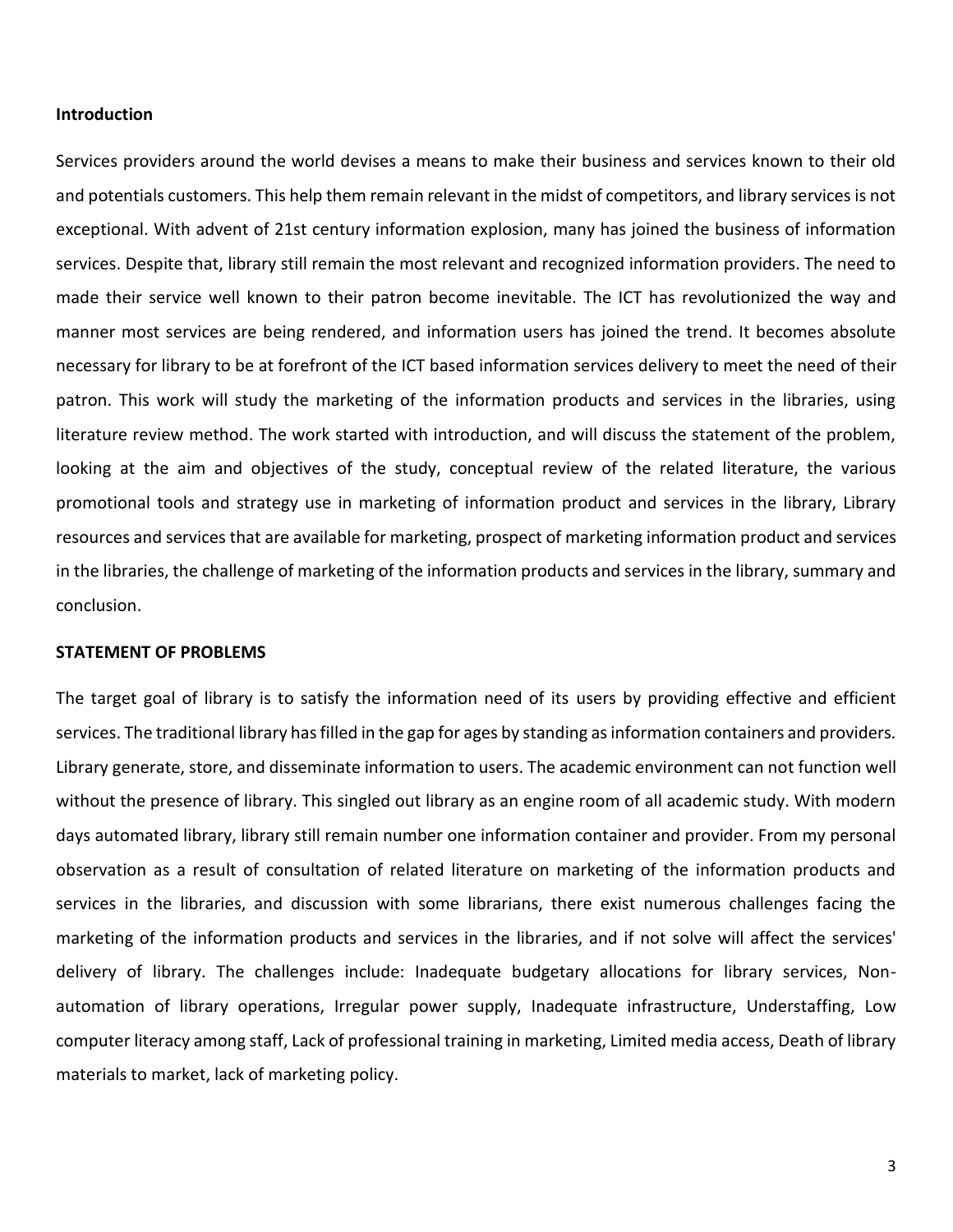All these mentioned constitute the issues in marketing of the information products and services in the libraries, if not solve will greatly influence the services' delivery.

#### **OBJECTIVE OF THE STUDY**

This study aim is to specifically find out the prospect and challenge of marketing of the information products and services in the libraries. While its specific objectives were to:

1. Define the concept of marketing of the information products and services in the libraries.

2. Find out the various promotional tools and strategy use in marketing of information product and services in the library.

3. To identify the library resources and services that are available for marketing.

4. To find out the prospect of marketing of the information products and services in the libraries.

5. To find out the challenge of marketing of the information products and services in the library.

### **CONCEPTUAL REVIEW OF THE RELATED LITERATURE**

Marketing method is mostly useful to academic libraries to enhance their image and to attract more and more patrons. Patange (2013) stated that, the main purpose in marketing is attracting and retaining a growing base of satisfied customers. Canzoneri (2015) opines that, Marketing is the link between the library user's needs and its resources and services; as a library marketer, you create that link. Your skills will help connect the library to its users, who know that they can get information many other ways without even coming to the library building or interacting with a librarian. This point to the fact the librarians are link creator who link the information user and information resources together, which can successful done through marketing. Kotler and Armstrong, (2014), defined marketing as, the process by which companies create value for customers and build strong customer relationships in order to capture value from customers in return.

The aim of marketing is informing the users (active and potential) of the multiplicity of services that a Library has provided (Kumar, 2017). American Marketing Association (2013) viewed marketing as, the activity, set of institutions, and processes for creating, communicating, delivering, and exchanging offerings that have value for customers, clients, partners, and society at large. Studies have revels that there are various strategies for promoting library and information services in this digital age. Yi (2016) in his study stress that, librarians can use personal contacts, circulars, memos, telephone calls, meetings, direct mailing, displays, talks, newsletters,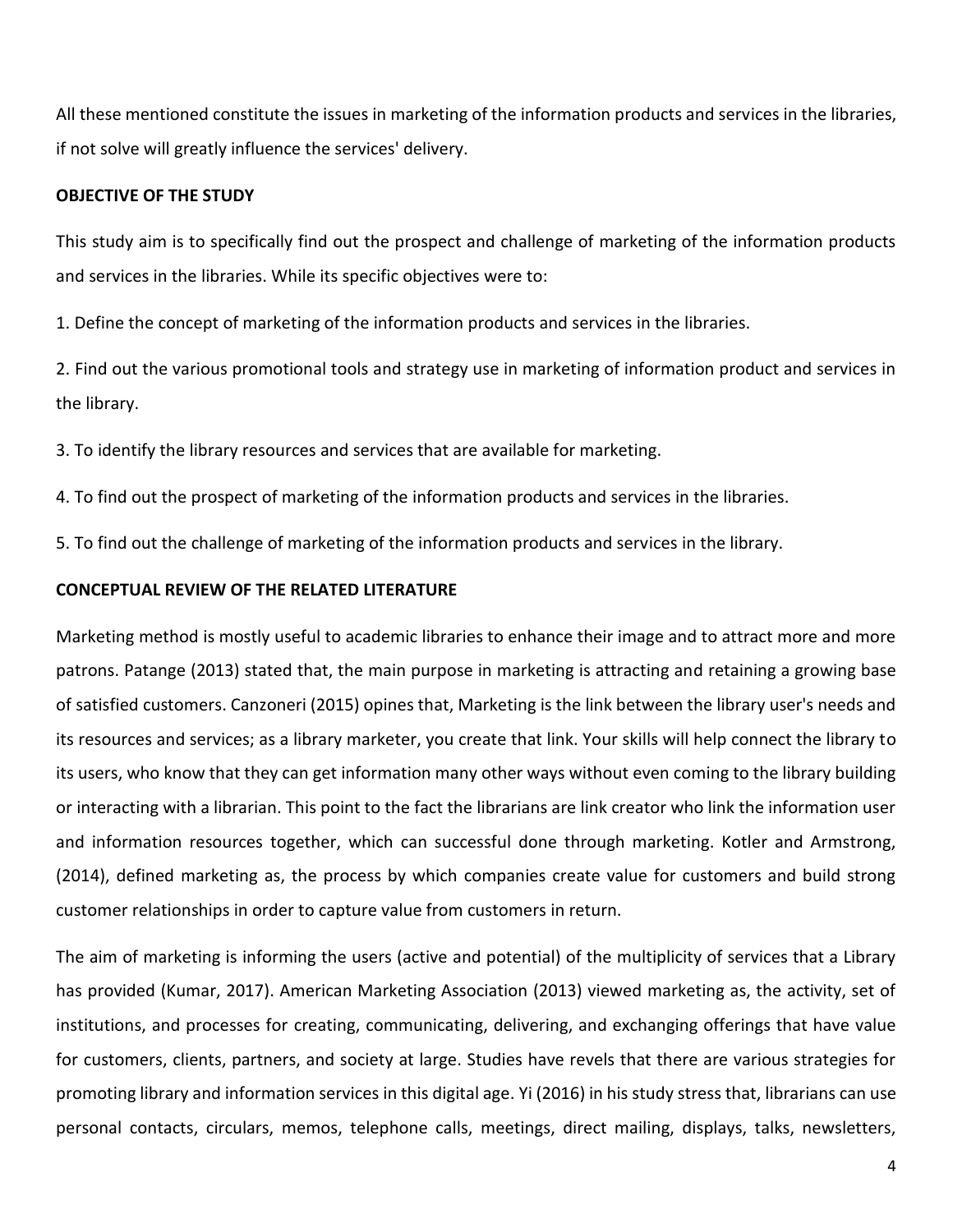library tours and leaflets, websites, podcasts, blogs and Web applications to promote their products and services. In line with the above Dantus and Park, (2018) maintains that, Marketing tools such as the Library website, emails, bookmarks, posters, flyers, table tents, and social media are widely used among Libraries in order to extend outreach efforts.

In order to remain relevant in the competitive environment with some intruders in the business of information providers library must take lead in web-based commercial services, Libraries must market their services to the public to make strong connection with community of users, as viewed by Yi, (2016) in his study he maintains that for Libraries and information services to stay viable in the current climate, it is necessary that library adopt marketing strategies to help meet organizational mission, goals and objectives.

McCarthy (1975) in his study, summed up twelve elements of Borden's marketing mix into 4Ps – Product, Price, Place and Promotion. As explain by Patange (2013),

- $\triangleright$  Product: It is anything which is offered to the market for exchange of consumption. It is tangible (which can be seen and touched). Product is the most important thing in the marketing system.
- ➢ Price: Pricing is another variable of the marketing mix. It is the most difficult issue. Lot of things are to be kept in mind while fixing the price. Three types of pricing are suggested (i) Cost recovery, by which the libraries cover only budgeted cost. (ii) Commercial pricing, where the libraries make a profit. (iii) Premium pricing, for a service which is in demand or of such high quality that the libraries are justified in asking customers to pay more.
- $\triangleright$  Place: Place is the process of getting the goods or services from the producer to the consumer. In this business it is a matter of access. It is the channel that links product and consumer. Place includes both the geographical location where the product is offered and the (type of) distribution channel.
- ➢ Promotion: It is yet another important factor in marketing. It can only be successful if the other factors of the mix have been considered.

Janse and Van Vliet (2020) in their study stated things to consider when working in marketing to include:

- $\triangleright$  Target market analysis: A company's target market is the group of people it focuses on when selling products or services. It is significant to know everything about this group before even creating a marketing plan, let alone a marketing strategy.
- $\triangleright$  Reaching target audience: A crucial part of researching demographics is examining how the target audience communicates and how it exchanges information. To develop a highly personalized strategy, it is essential to understand how the target audience uses which type of communication media.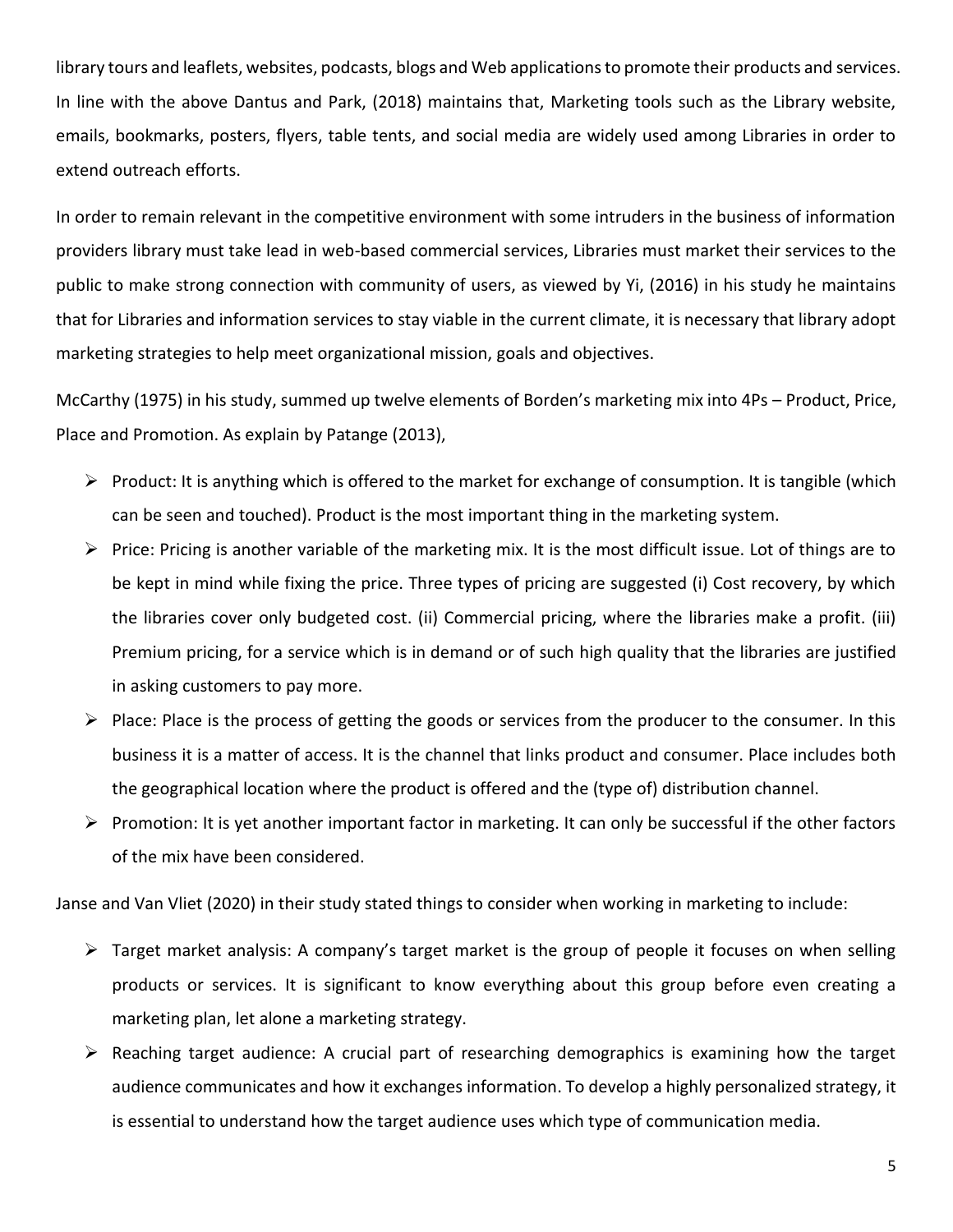- ➢ Differentiation: Once the target audience has been defined and researched, it is significant to focus on the product side of this marketing mix. A way of finding this out is to conduct research among existing customers. Ask them what makes the company unique. The information revealed will help understand what makes the company different from the rest.
- ➢ Problem-solving by customer service: Any organization, where contact between customer and organization is sometimes necessary, needs good and effective customer service. This is an integral part of almost all organizations. From a marketing perspective, solving customer problems is crucial. This importance is growing, especially at a time when the influence of social media is very strong. From buying products to buying services, customer reviews often play a huge role. Solving customer issues is the first step. It is also essential that the feedback that is released during the customer contact is analysed. Analysing customer feedback allows a company to grow and adapt. Marketers should take customer feedback seriously and investigate promptly to ensure a potential problem never recurs. If a problem is not resolved in a timely manner, it is possible that negative reviews will be shared on social media, which can affect the reputation of both the product and the company.
- $\triangleright$  Collaborations: This last basic element is the most essential and applies to all phases and activities of marketing. It is during collaborations, where employees come together to share their creative ideas and develop an effective marketing strategy. Additionally, planning is significant.

Marketing of information products and services required enough effort, this is to build users confidence, and to get high percentage of patronage, and to ensure effective services delivery in the library by satisfying the customers' information need and to successfully achieved the library set goal.

Cooperman (2015) in marketing your library maintains that the following should be done.

- ➢ Mission Statement: Management Should clearly define the role of the library, the needs the library satisfies, and the benefits it provides. Should also include a distinctive competence that sets this library apart from others and an indication of future direction.
- ➢ Summary of Performance: (a) Define library broad practices: What general services do we already provide?, What markets do we serve?, What types of marketing communications do we already use?. (b) SWOT analysis: Strengths, Weaknesses, Opportunities, and Threats.
- ➢ Overall Assumptions: (a) Can make some assumptions based on what we already know about our services and how our patrons use them. (b) These assumptions should be taken into account when making marketing (and other) decisions.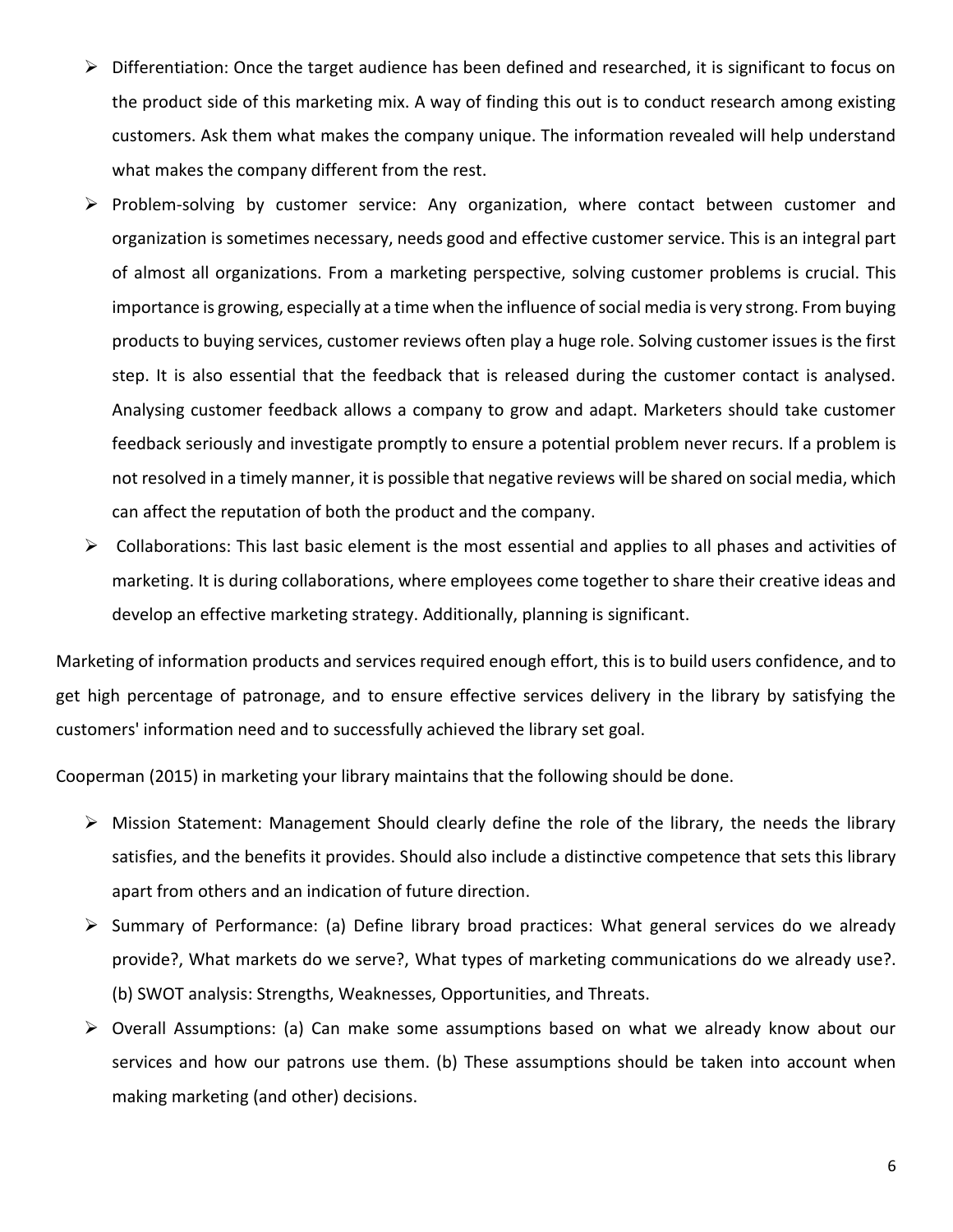- ➢ Audience: (a) Need demographics about who our broad community of users are: Students, Faculty and External community members (especially this group as we prepare to market the library to customers outside the school). (b) Then, need more specific data about who our core customers are: Surveys (online), Focus groups?, Reference question and circulation statistics. (C) Information we require from a community assessment: Who are our customers?, What do our customers want from us?, Why do our customers use us?, What do they use us for? (d) Use above information to identify a "core" group of customers.
- ➢ Overall Marketing Objectives and Strategies: (a) An objective is what you want to achieve and should be quantified: Assessments helped us to determine that our student core customers want a searchable catalogue to make finding resources easier, The OPAC is up and running, but usage is low, We want to increase use/traffic to the OPAC by 50% in the next academic year. (b) A strategy is how you plan to achieve your objectives: Increase awareness of the OPAC (by: Visiting classrooms of those core customers most likely to use it and telling them about it face to face, Visual displays by the physical location of the resources, Notices on the library website and the LibGuide about the collection), Measure awareness of the OPAC by Using web analytics to determine changes in OPAC traffic, Analysing ref question data to see if people have asked how to use the OPAC. Lastly, Budget.

On the reason for marketing of information product and services in the library, Kumar (2017) stated the following reason:

- ➢ Marketing enables librarians or information managers to understand the real needs of users for taking good management decision, which will in turn help in providing maximum information services to users more efficiently and effectively.
- ➢ Librarian and information manager is not only interested on the users who use the services regularly. But he is also interested on non-users groups. Marketing plays a vital role to identify the information needs of non-users and helps to provide them with necessary information.
- ➢ Librarian and information manager need to present to their users services as an indispensable part of the organization and try to justify the claim that their clients/users cannot do their job efficiently or effectively without a Library services. In this way, marketing technique and tool will help Libraries and information services receive more funding for their patrons.
- ➢ Marketing may help to improve the image of the Library and information profession through collection of revenue performing different services to users.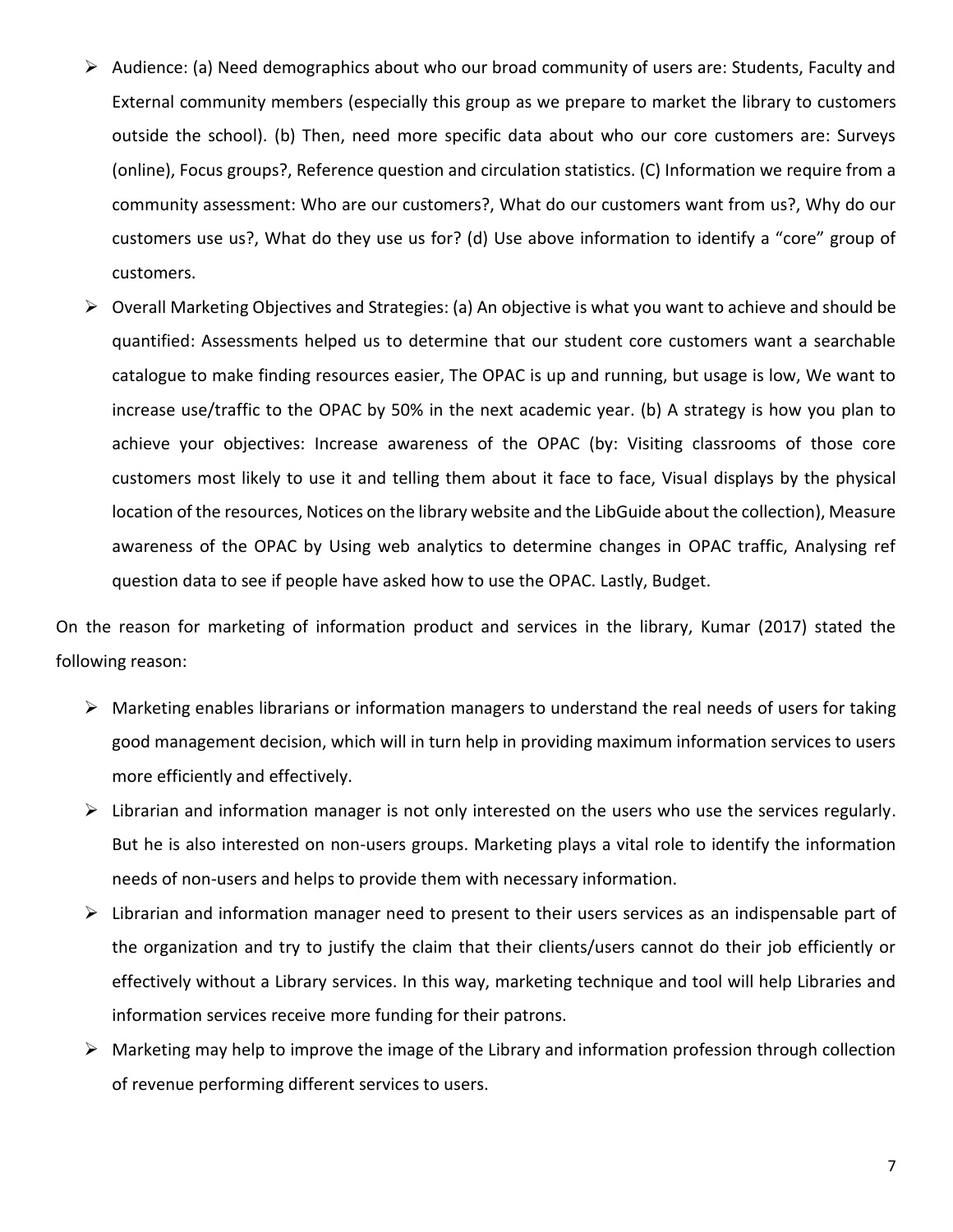# **VARIOUS PROMOTIONAL TOOLS AND STRATEGY USE IN MARKETING OF INFORMATION PRODUCT AND SERVICES IN THE LIBRARY**

Dantus and Park, (2018) stated that promotional tools for library services includes, Library website, emails, bookmarks, posters, flyers, table tents, and social media, and they are widely used among Libraries in order to extend outreach efforts. Yi (2016) discovered those traditional tools, to include: flyers, brochures and posters, which can be used to promote events and programmes.

Kumar, (2017) outline promotional services which are cost-effective such as, Digital media which include: Library Website, E-mail services, Web page alert, Library portal, OPAC, Online survey, Webcasts and Web announcements, Online advertising Social Network site such as Facebook, Twitter, Flicker, YouTube, Blogs, Wikis, RSS, Web; Also Print media, which include: Booklets, Flyers, Banner/Posters, Bookmarks, Newspaper alert and Newsletter, Use Statistics, Library publications, Annual calendar, Feedback form, Postcard/Letters, survey. He as well includes Events and Activities, which involved: Workshops, Seminars, User-Education and Orientation, Word of mouth, Classroom Instruction, face-to-face events, Library tours, Training session, One-to-one conversations. Aderibigbe and Farouk (2017) Strategies to enhance effective marketing of library services in academic libraries include; publicity and public relation strategy, pasting of new information on the notice board, enhancing the image of libraries, using user's orientation as a strategy, devising training programme, advertising in print media or directories, sending out newsletters, brochures and flyers, word of mouth endorsement and also personal sales by the librarians.

In this new millennium library website, email, web page, OPAC, online survey, online advertisements, social media platform can effectively serve as a tools used in promoting information product and services most especially in the library, while strategy including reaching out to the users through word of mouth by moving round the campus on a fixed day, visiting lecture hall, use of current awareness services, advertising in print media, pasting of new information on the notice board, internet advertising, social media advert, all these efforts put together will increase the level of library usage, and if properly manage will lead to effective service delivery and users satisfaction.

#### **LIBRARY RESOURCES AND SERVICES THAT ARE AVAILABLE FOR MARKETING**

Janse & Van Vliet (2020) while explaining "p" product in work of McCarthy, maintains that, ´P´ is called the 'product mix'. This applies to both physical products and services. This show that the library resources and services are their product.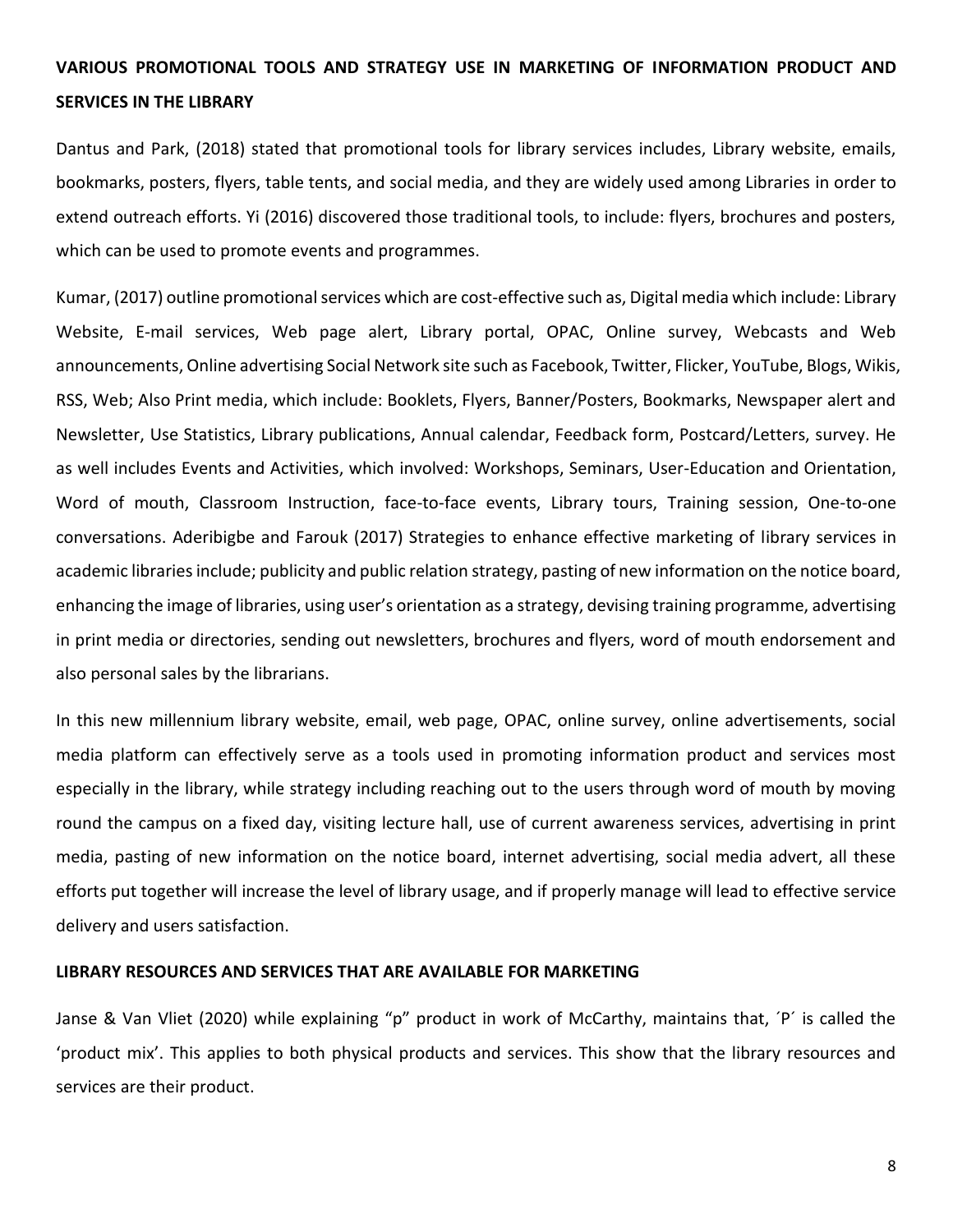Popoola and Haliso (2009) maintain that, Library information resources that can be found in any type of library are in both print and electronic formats such as textbooks, journals, indexes, abstracts, newspapers, magazines, reports, CD-ROM databases, Internet, tapes, diskettes, computers, microforms etc.

Iwhiwhu and Okorodudu (2012) in their study listed the information resources available in the library to include: fiction books, non-fiction books, textbooks, newspaper/magazines, pictures and posters, records and tapes, audio and video.

Joshua and Michael (2020) in their work maintain that, Library services are those Activities or functions which are offered in the Library to assist users with their information needs. These services include, but not limited to, Circulation /borrowing services, Reference service, Bibliographic verification services, Current Awareness Services (CAS), Reprographic services, Extension/community services, Inter-Library Co-operation. When these services are effectively and adequately marketed, it will attract more patron to the Library and also help them to meet their information ends needs. Chegwe and Anaehobi, (2015) explained some services offered in the academic Library as indexing and abstracting. This is a means of such description to provide access to their identification and retrieval.

Igbeka (2008), outline the following, which form part of the services available in the library: Indexing services, Abstracting services, Retrospective conversation services, Cataloguing and Classification (Contract cataloguing) services, Literature reviews services, Online literature search, Print searches for users, bookshop (bookseller), Packaging of information, Editing and publishing, Developing hyper media –products, Translation, Marketing management of library, Organization of seminars, conferences, and workshops services, Presentations (e.g. Microsoft PowerPoint) Creating databases and website design.

Therefore, the information resources available in the library appeared in print and non-print resources available to meet the users need, include textbooks, journals, indexes, abstracts, newspapers, magazines, reports, CD-ROM databases, Internet, tapes, diskettes, computers, microforms. And services includes, Circulation/borrowing services, Reference service, Bibliographic verification services, Current Awareness Services (CAS), Reprographic services, Extension/community services, Inter-Library Co-operation, Indexing services, Abstracting services, Cataloguing and Classification services, Presentations (e.g. Microsoft PowerPoint) Creating databases and website design, editing and packaging services.

Library goes an extra mile to make these information resources available and services rendered attractive to user for effective service delivery, and these products are what the library markets.

9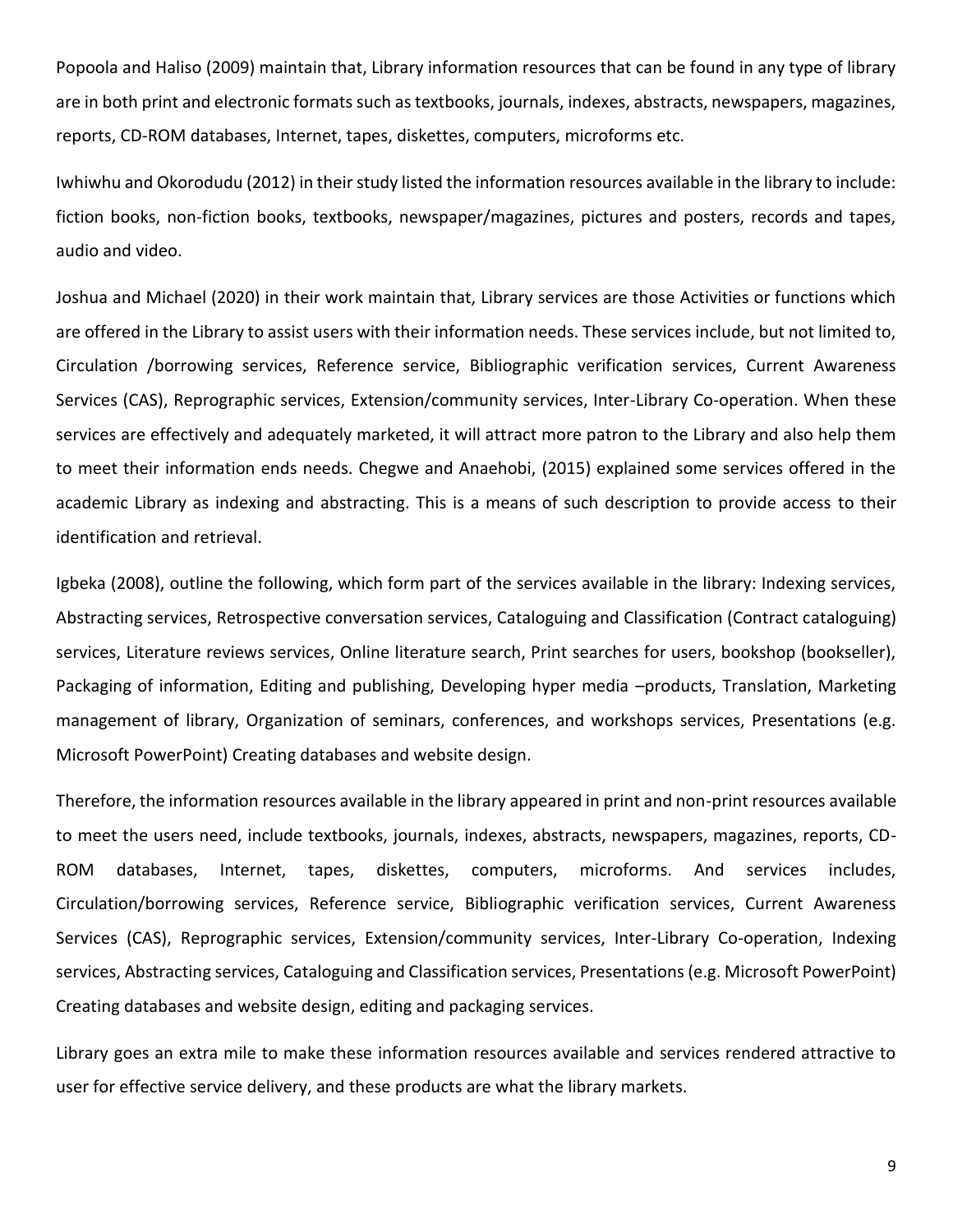- **•** Improve library services
- Helps to improve the economic base of the library
- Creates value
- Help to make the library profession known
- **•** Brings about sustainability
- **•** Improves patronage/usability
- Encouraged feed back

#### **Improves library services**

Marketing of information products and services, will help to educate the university community about the services rendered by library, the awareness will let the students know various information products and services available for them in the library, the marketing will increase the number of library user, and librarians that carried the marketing activities as stakeholder will do their best to see that new users are satisfied as been told. By so doing there will be greater improvement in the library services.

#### **Improves the economic base of the library**

When users turn in mass to patron the library services, the usage will cut across the free and fee-based services, enough money will be generated at ICT unit when huge population of the students uses the services, in the area of buying ticket to browse the internet, printout into hardcopy the useful information content obtain online, do the photocopy, binding and lamination when needed. The economic base of library will improve as a result of internally generate revenue. Also, when indexing and abstract contract offer to the library as a result of promotional activity carried out, library generate income, users will through marketing of information products and services know about library bookshop and patronize them, all these activities will help to improve the economic base of the library.

#### **Creates value**

Any library that fail to put the interest of its users first, with time will become valueless. Library will become irrelevant when the services' delivery is at cross road or in coma, but when services rendered by library is effective and efficient, the value of the library will be superb. At marketing proper there is always discount to the customers on fee based services. The services provided will have a new look, the different unit, of the library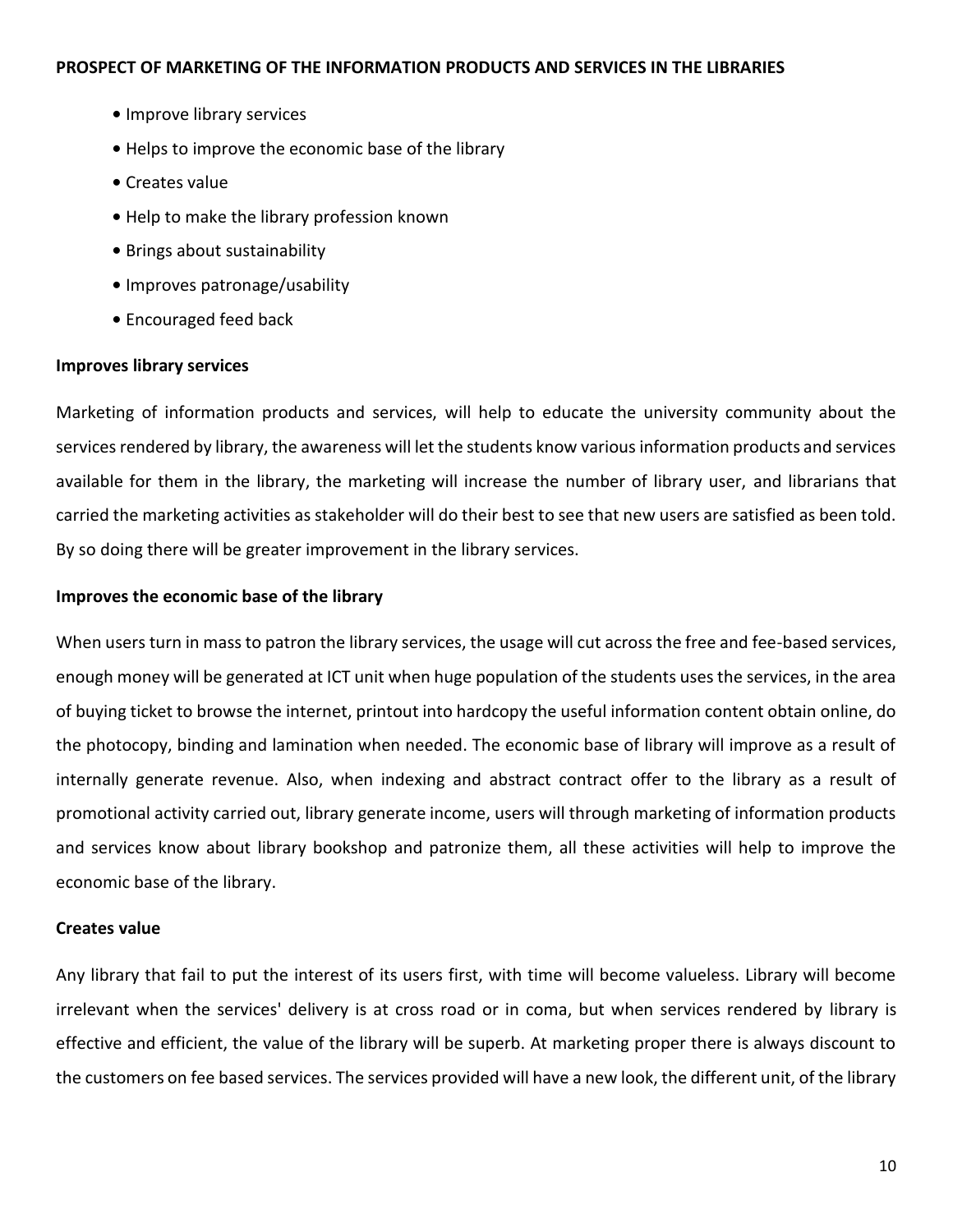will be updated before carrying out the promotional activities. This will contribute in adding more value to the library services delivery.

#### **Make the library profession known**

Many users were unaware of different product and services available in the library to served their information, need. Some see library profession, as only book custodians, they see library as place where only textbook are kept for the students without knowing the other of their promising profession. By the activities of marketing, people will know more about the library profession, like indexing, abstracting, setting up of new library. Marketing will make people know that librarians are, ICT specialist, webpage developer, database builder, online literature searchers, information packager, editor, proofreader, bookshop owners, business centre owner, most importantly, the information manager, also help them know that library services include free base services and fee-based services.

#### **Brings about sustainability**

This is to constantly keeping and maintaining the high value, marketing activities help an organization to always maintain its lead. The services provided will remain high, the target of any marketer is to make their product and services rendered to retain it leadership position in the marketing environment. Therefore, library marketing of information products and services is aim at high sustainability of services to remain number one information provider.

#### **Improvement of patronage**

Another important of marketing of information products and services is to increase number of library users. Through marketing students desire to use the library will be reawakening, with advertisement for new product and services introduced by library, it will encourage the students whose lack apathy in usage of library to start having enthusiasm of library usage again. Those unaware of existence of e-library unit and discount they suppose to be enjoying as a student, will hurriedly activate their usage of library mode. This move will increase number of the library patron.

Joshua and Michael (2020) stated in their work that, Marketing indexing and abstracting services by academic Libraries will enhance user's awareness on how to locate materials in the subject area they need as well as providing summaries of the contents of reading materials in the Library thereby serving as time -saver for Library users, also if Current Awareness Services (CAS) are marketed, it will maximize patronage and further satisfy their needs in the mirage of published materials.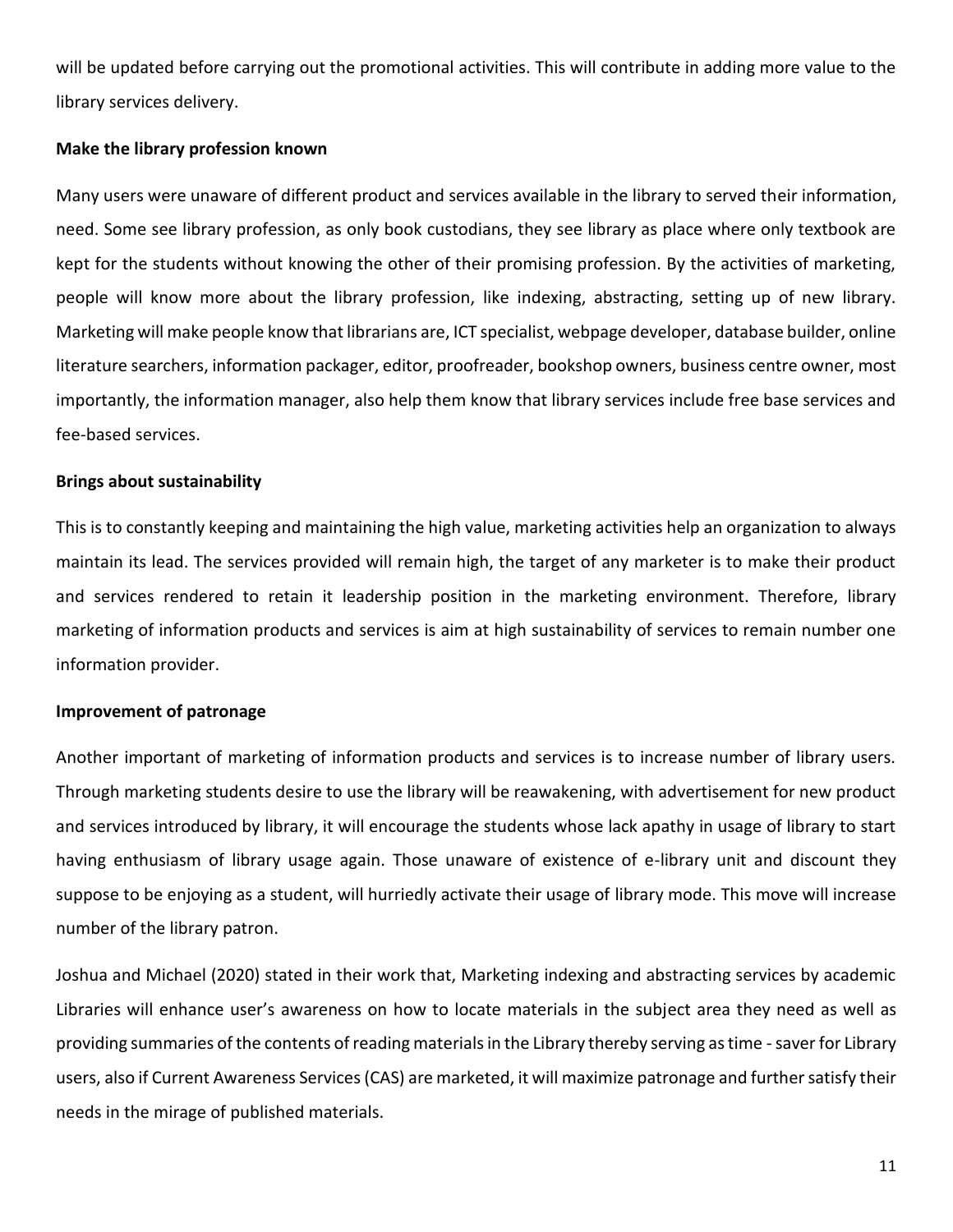# **Encouragement of Feedback**

Library through marketing activities will introduce opinion box, distribution of questionnaire, to gather feedback to know area they need to work on for effective services delivery. When library patron notice that their feedback are welcome and work up, users will be encouraged to submit more feedback.

# **CHALLENGE OF MARKETING OF THE INFORMATION PRODUCTS AND SERVICES IN THE LIBRARY**

- **•** Inadequate budgetary allocations for library services
- **•** Non-automation of library operations
- **•** Irregular power supply
- Inadequate infrastructure
- **•** Unavailability of staff
- Low computer literacy among staff
- Lack of professional training in marketing
- Understaffing
- Limited media access
- **•** Death of library materials to market
- Lack of marketing policy.

## **Inadequate budgetary allocations for library services.**

Uzoigwe (2004) study revealed that the failure of policymakers and fiscal managers to make adequate budgetary allocations for library services compounds the funding problems of Nigerian libraries. She adds that the perception of the library as a social and non-profit service provider has greatly undermined the ability of library administrators to identify, develop and exploit alternative sources of revenue.

For marketing to take place, money must be involved, effective marketing involve reasonable amount of money. Resources must be available which marketer will be focus on, most especially current resources. To acquire current resources involve money, and for marketing to be effective library need money to stock their information resources, therefore inadequate budgetary allocation remain a challenge.

# **Non-automation of library operations**

Uzoigwe study further reveals that another issue is the issue of non-computerization and non-automation of library operations and services. In inline with the above, Asemoah- Hassan (2002) in his study maintain that very few Nigerian libraries are fully computerized and automated. As a result of inadequate telecommunication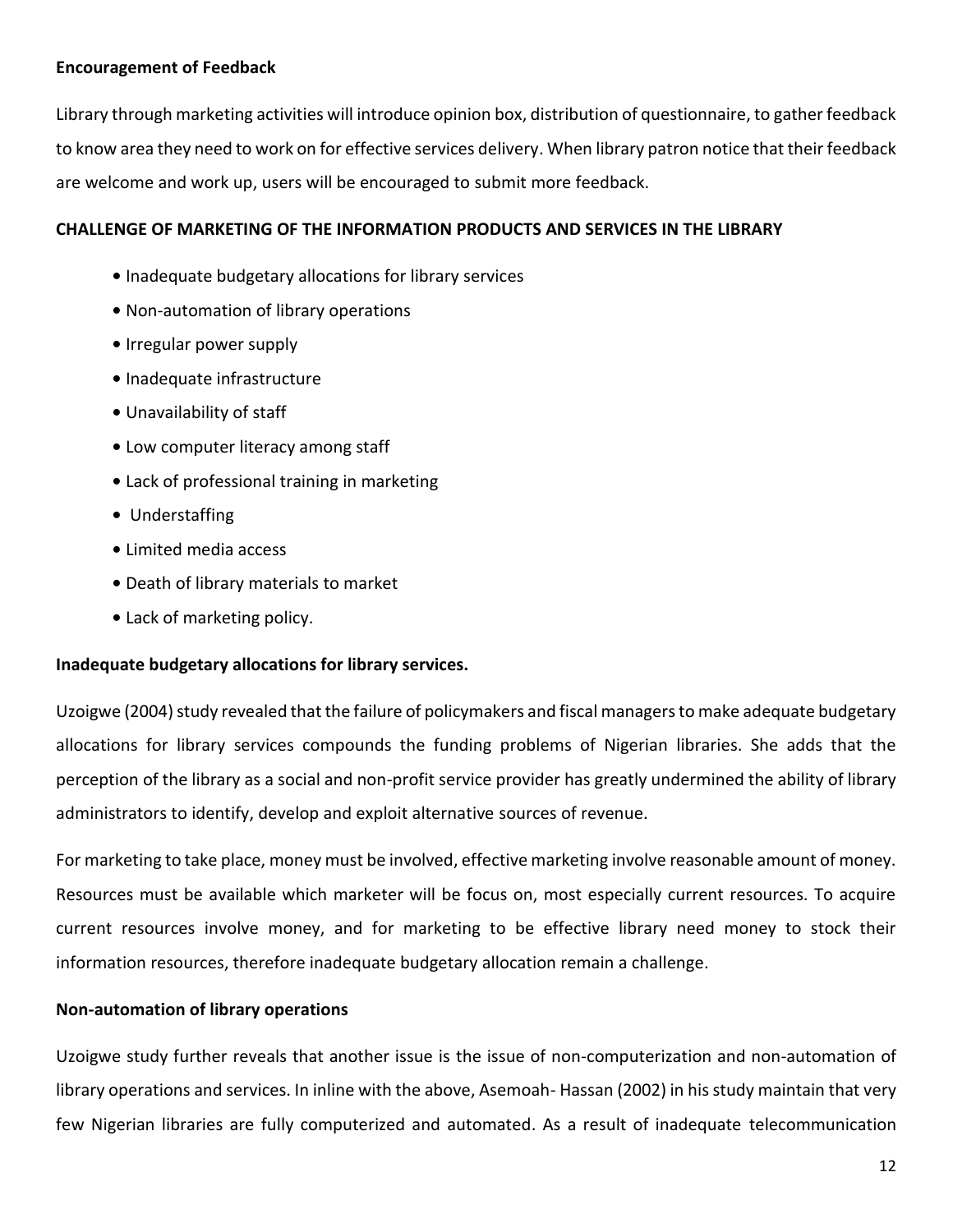facilities, low level of computer literacy among library staff, dearth of computer gadgets and poor level of internet capabilities, clumsy and error-prone manual procedures are seen as threats in marketing services in Nigerian libraries.

The most trend in the information world of today is information and communication technology (ICT) services. Most research aid are found online, and recent number one information product to market to attract patron still remain ICT. This is mean for library to market their product and services they need to upgrade their service to include ICT based services (library automation). Most library are not automated, the automated ones still have to up their services and when this is done their product and services will sell once marketing take place. Therefore, non automation still pose a challenge to marketing of information product and services.

#### **Irregular power supply**

Power failure is a challenge, marketing will not be effective, when power failure will still persist as user turn in mass to use the library as they respond to marketing outcry. There must be steady power supply that will attract the user. When there is 24/7 power supply, the ICT unit of library will be functional, users will be fully assured that at all library official hour as they visit library they can always have access to online services offer by ICT unit. In relationship with automated library, library need money to buy big power generating set, or solar energy, they also need money to fuel and services them regularly. But with poor fund, most library find it difficult to meet up, some depend solely on power supply by power holding company of Nigeria which service always left their user in darkness. Also, library users require cool atmosphere in the library environment which fan and airconditioning can provide, and power is needed to power them. Irregular power supply still remain an issue.

Aderibigbe and Farouk (2017) in their work concluded that, the major problem hindering effective marketing of library services were inadequate fund, irregular power supply, inadequate infrastructure like photocopier, computers, air conditioner for the marketing of library services, unavailability of staff, low computer literacy among staff, lack of professional training in marketing, understaffing, limited media access, death of library materials to market, and also library management do not have marketing policy.

#### **Inadequate infrastructure**

People like modern infrastructure facilities and this is enough to market information product and services, but inadequate infrastructure is a challenge. One will prefer to enter new vehicle than old vehicle while on transit, same goes with information product. Marketing usually involve new product and services, meaning that for library to market, they need to acquire new information product and introduce new services that will attract the user to patronize their services. There will be no need to market old outdated product, to market and see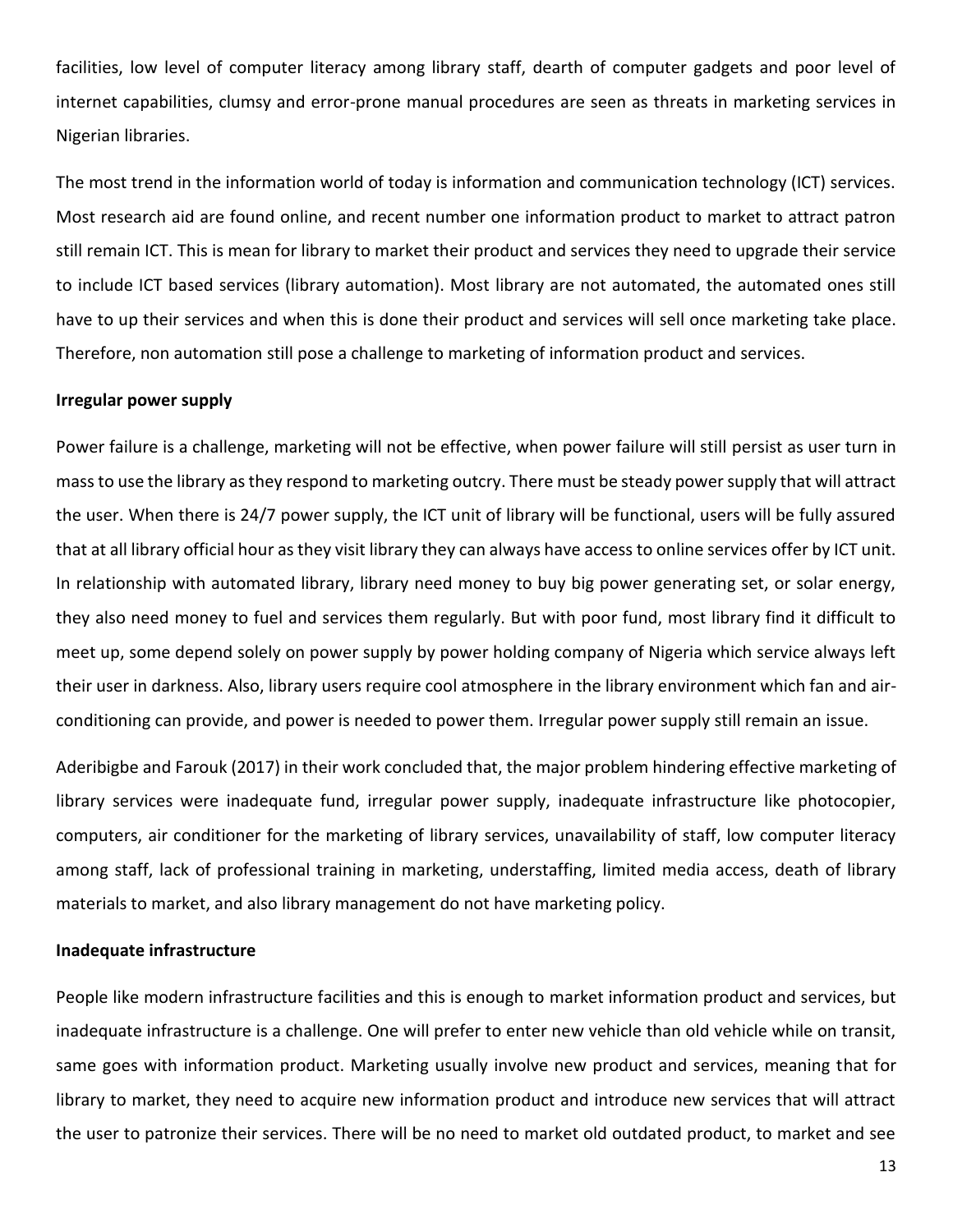result, new product have to be in place, new services have to come in, and old services have to be upgraded to meet the need of the users. The state of infrastructure facility in most Nigeria library is inadequate and this pose a great challenge in the marketing of information product and services.

#### **Understaffing**

For library to carry out the marketing of information product and services, there must be adequate staff that will render the services when the user respond to the call that will be put across during the marketing. There is serious unavailability of professional staff in almost all the library in Nigeria. Like staff to perform indexing services, abstracting services, creation of webpage, building of database, editing service, packaging service are just few. There is no need to market when there is no staff to carry out the service, the need to employ professional librarian becomes an urgent need before marketing will take place. Having adequate professional librarian is enough to market library product and services, while unavailability of staff remain a huge challenge.

#### **Low computer literacy among staff**

Automated library need computer-literate librarian to manage the services. Electronic indexing and abstracting, webpage and database creation need one who is computer competence. To advertise/market the inclusion of ICT based services in the library, there is need to have librarian who have computer knowledge and skill. Low computer literacy among the library staff is a challenge.

#### **Death of library materials to market**

Most library stocks are outdated, which can be view as death material. For instance there are some books that discourage stigmatization of people with HIV, the book advice people not to run away from people with HIV, with idea that body contact alone can not cause infection, and it was valid, not until recent outbreak of COVID-19, nearness and body contact become an issue, people were ask to maintain social distance, this mean that teaching of HIV based on body contact is not valid again, but recent one that demanded for social distance remain valid.

When library only have old material as their information resources, and carried out marketing of information product and services, their marketing remain dead on arrival. Therefore, death of library material remain a challenge.

#### **CONCLUSION/RECOMMENDATIONS**

The marketing of information product and services in library still remain a great avenue to make the library profession known, build efficient economic base of library, add value to the library, increase the number of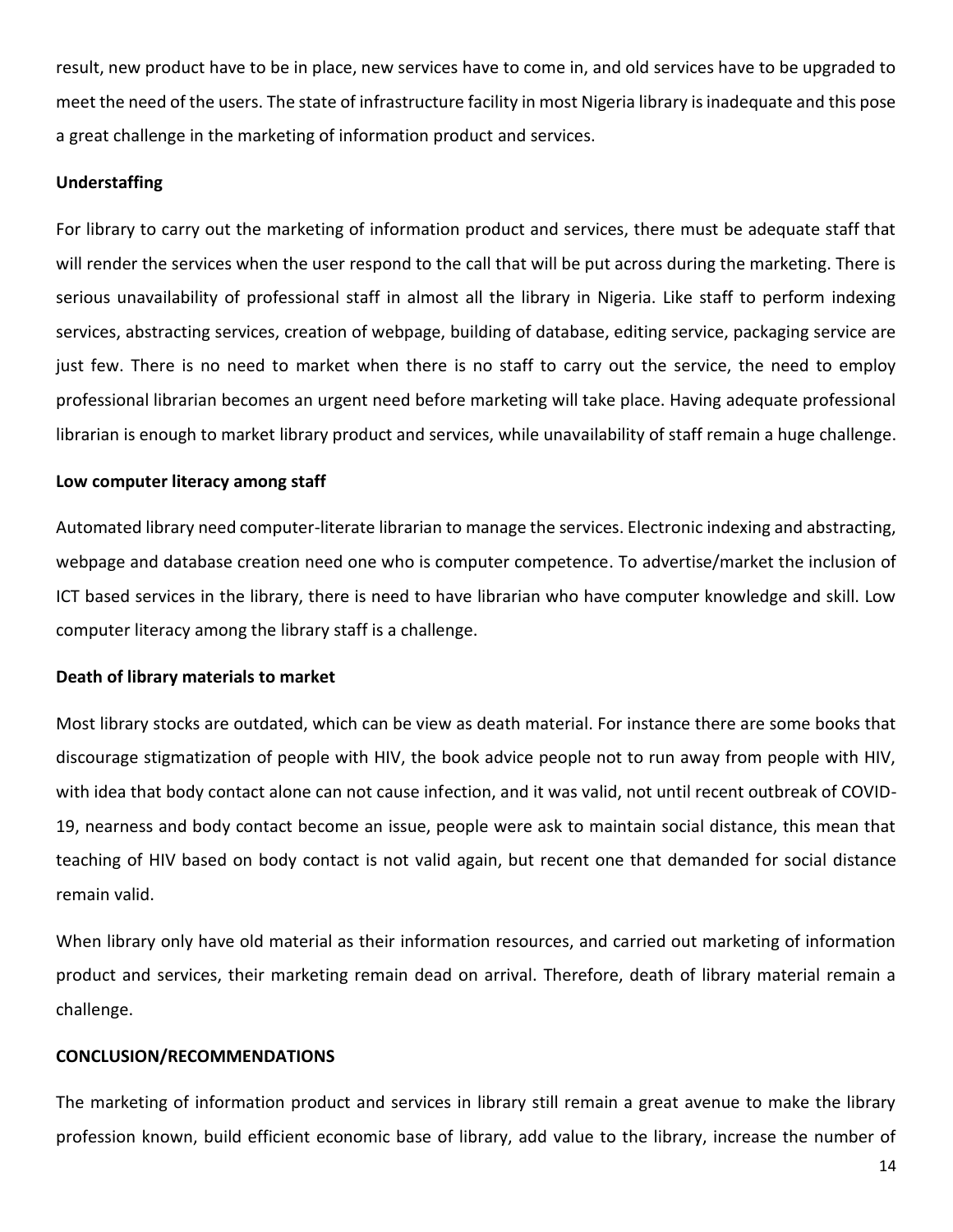patronage, ensure effective feedback, improve the service provision of library and support sustainability. While the challenge of marketing of the information products and services in the library include, Inadequate budgetary allocations for library services, Non-automation of library operation, Irregular power supply, Inadequate infrastructure, Understaffing, Low computer literacy among staff, Lack of professional training in marketing, Limited media access, Death of library materials to market, Lack of marketing policy.

Therefore it is recommended as follows:

• Library should look inward and take advantage of fee-based library services to augment inadequate budgetary allocation coming to them for effective library services.

• Library should as matter of urgency automate their library and make it functional to attract good number of users once marketing is done.

• The money generated from internal source should be adequately used to acquire solar energy and power generating set to keep ICT unit functional and attractive

•Modern computer gadget should be acquired to serve ICT user, and money made from sells of internet service access code, and reprographic services should be used to acquire more gadget, service the gadget and use to acquire current information resources.

• Government should come to the rescue of library, by employing enough librarian to manage service provision library.

• Periodic staff training should be made mandatory to train staff at periodic interval to acquire most library needed skills.

Library management should take it upon them to always acquired current needed information resources from part of money made from internal source, to attract new and more user coming to library to satisfy their need.

#### **Reference**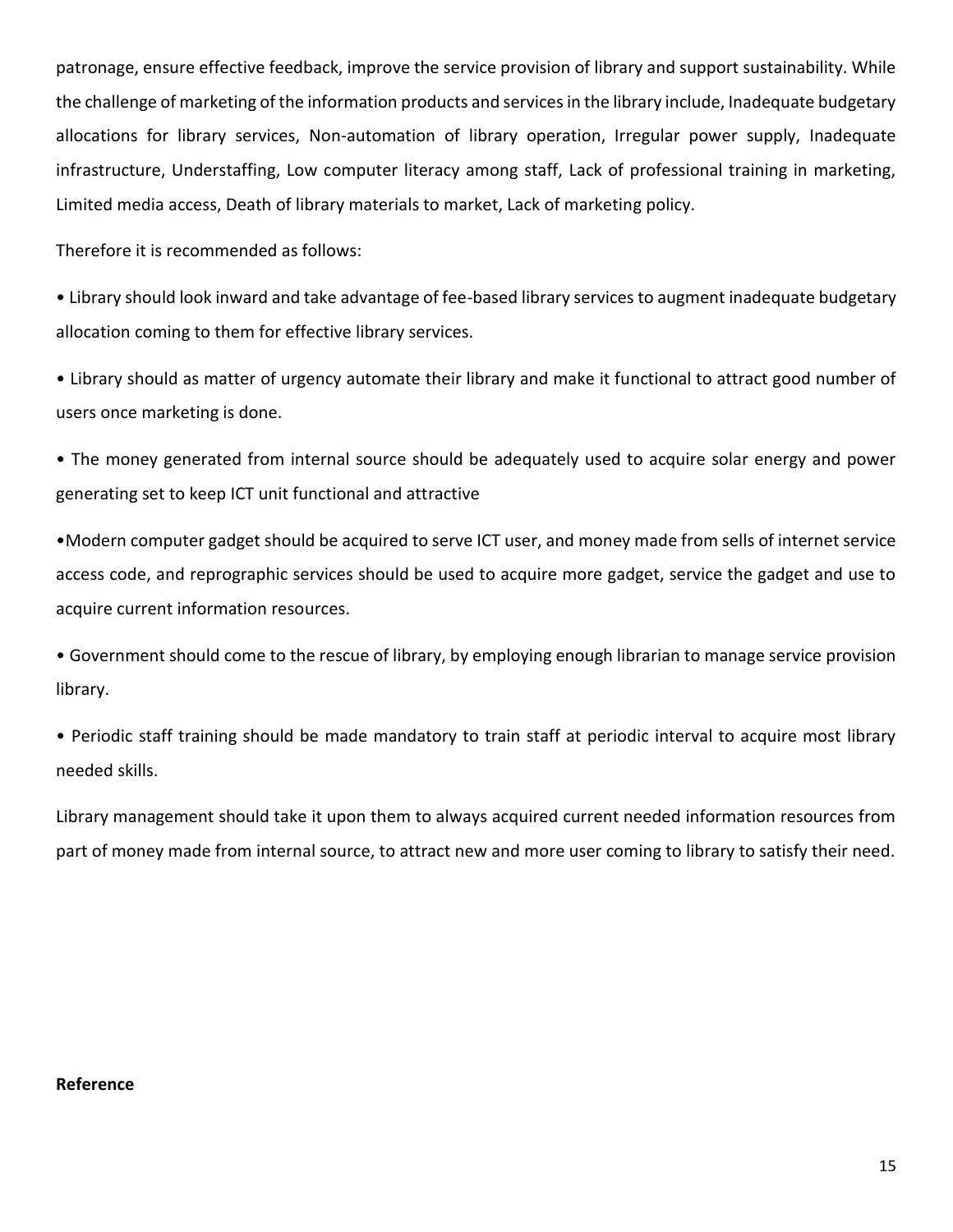- Aderibigbe O. A., Farouk B. L. (2017) Challenges on Marketing of Information Resources and Services in Federal University Libraries in North-West Zone of Nigeria. *Inter. J. Acad. Lib. Info. Sci. 5(3):* 92-96
- American Marketing Association (2013). *Definition of marketing.*  <https://www.ama.org/AboutAMA/Pages/Definition-of-Marketing.aspx>
- Asemoah-Hassan, H. R. (2002) *The state of information and communication technology (ICT) in university libraries in the West African sub-region. Kumasi:* SCAULWA.
- Canzoneri, B. R. (2015) *Why a marketing background is a good fit for the library profession*. <https://www.sciencedirect.com/topics/social-sciences/library-marketing>
- Chegwe, A. O. & Anaehibi, E. S. (2015) Academic librarians perception and attitude towards marketing of library services in Delta State, Nigeria. Library Philosophy and Practice, 1282(2015), 1-25.
- Cooperman, L (2015) Managing the One-Person Library. *Chandos Information Professional Series,* Pages 11-19. https://www.sciencedirect.com/topics/social-sciences/library-marketing
- Dantus, S., & Park, J. (2018). *Marketing academic Library resources and services.*  <http://choice360.org/librarianship/whitepaper>

Igbeka, J.U. (2008) *Entrepreneurship in Library and Information Services*. Stirling-Horden Publishers Ltd.

- Iwhiwhu B. E. and Okorodudu P. O. (2012) *Public Library Information Resources, Facilities, and Services.* https://digitalcommons.unl.edu/libphilprac/747/
- Janse, B & Van Vliet, V. (2020). *Marketing mix 4P 's (McCarthy)*. [https://www.toolshero.com//marketing/marketing-mix-4p-mccarthy/](https://www.toolshero.com/marketing/marketing-mix-4p-mccarthy/)
- Joshua, D. and Michael, D. (2020), Effective marketing techniques for promoting library services and resources in Academic libraries. *Library Philosophy and Practice (e-journal). 4091.* https://digitalcommons.unl.edu/libphilprac/4091

Kotler, P., & Armstrong, G. (2014). *Principles of marketing. Upper Saddle River*: Pearson Prentice Hall.

Kumar, R. R. (2017), Marketing electronic information resources (EIRs) in Academic Libraries: A Conceptual Study. *International Journal of Library and Information Studies, 7(4),* 18-30.

McCarthy, E. J. (1975), *Basic Marketing: A Managerial Approach.* Richard D. Irwin, Inc.